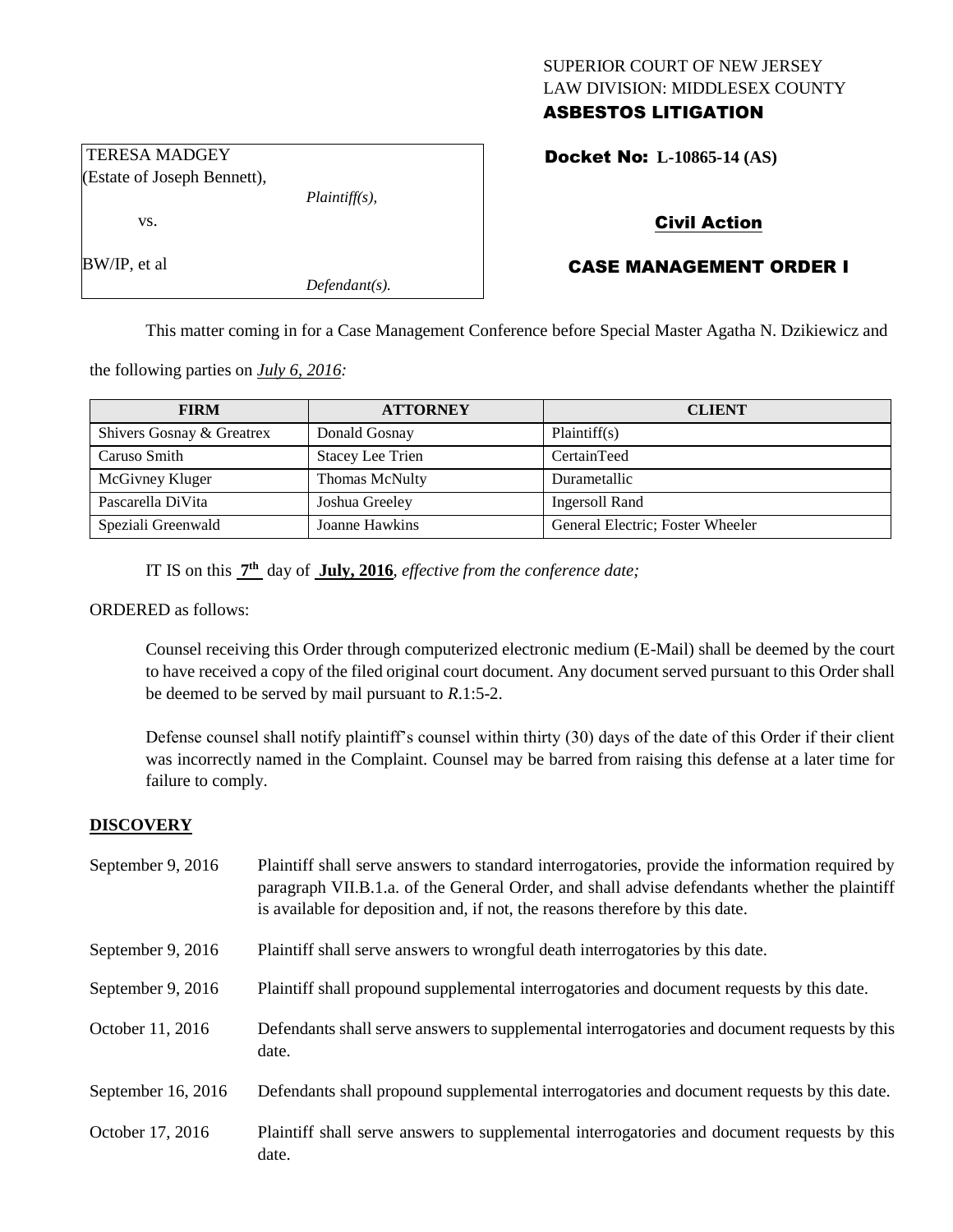- December 16, 2016 Fact discovery, including depositions, shall be completed by this date. Plaintiff's counsel shall contact the Special Master within one week of this deadline if all fact discovery is not completed.
- January 16, 2017 Depositions of corporate representatives shall be completed by this date.

### **EARLY SETTLEMENT**

November 30, 2016 Settlement demands shall be served on all counsel and the Special Master by this date.

#### **SUMMARY JUDGMENT MOTION PRACTICE**

- February 3, 2017 Plaintiff's counsel shall advise, in writing, of intent not to oppose motions by this date.
- February 17, 2017 Summary judgment motions shall be filed no later than this date.
- March 17, 2017 Last return date for summary judgment motions.

#### **MEDICAL DEFENSE**

- September 16, 2016 Defendants shall forward medical authorizations to plaintiff's counsel by this date.
- September 30, 2016 Plaintiff shall serve executed medical authorizations by this date.
- September 9, 2016 Plaintiff shall serve a diagnostic medical report and any medical records in plaintiff's possession by this date.
- November 30, 2016 Plaintiff shall serve medical expert reports by this date.
- November 30, 2016 Upon request by defense counsel, plaintiff is to arrange for the transfer of pathology specimens and x-rays, if any, by this date.
- April 21, 2017 Defendants shall identify its medical experts and serve medical reports, if any, by this date. **In addition, defendants shall notify plaintiff's counsel (as well as all counsel of record) of a joinder in an expert medical defense by this date.**

#### **LIABILITY EXPERT REPORTS**

- April 21, 2017 Plaintiff shall identify its liability experts and serve liability expert reports or a certified expert statement by this date or waive any opportunity to rely on liability expert testimony.
- May 22, 2017 Defendants shall identify its liability experts and serve liability expert reports, if any, by this date or waive any opportunity to rely on liability expert testimony.

### **ECONOMIST EXPERT REPORTS**

April 21, 2017 Plaintiff shall identify its expert economists and serve expert economist report(s), if any, by this date or waive any opportunity to rely on economic expert testimony. May 22, 2017 Defendants shall identify its expert economists and serve expert economist report(s), if any, by this date or waive any opportunity to rely on economic expert testimony.

 $\_$  , and the set of the set of the set of the set of the set of the set of the set of the set of the set of the set of the set of the set of the set of the set of the set of the set of the set of the set of the set of th